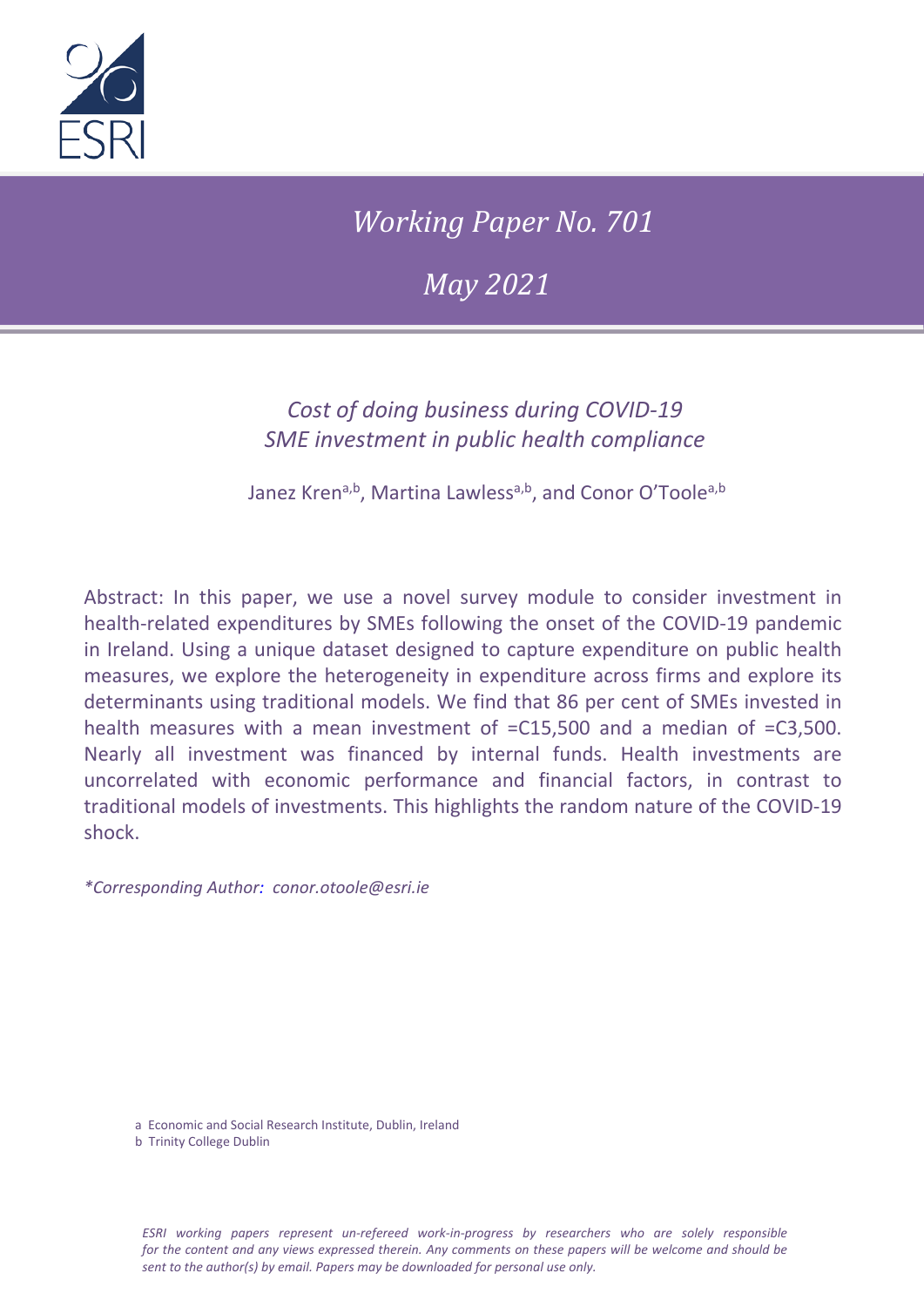# **Cost of doing business during COVID-19: SME investment in public health compliance**

Janez Kren<sup>1,2</sup>, Martina Lawless<sup>1,2</sup>, and Conor O'Toole<sup>1,2</sup>

<sup>1</sup>Economic and Social Research Institute <sup>2</sup>Trinity College Dublin

#### May 2021

#### **Abstract**

In this paper, we use a novel survey module to consider investment in health-related expenditures by SMEs following the onset of the COVID-19 pandemic in Ireland. Using a unique dataset designed to capture expenditure on public health measures, we explore the heterogeneity in expenditure across firms and explore its determinants using traditional models. We find that 86 per cent of SMEs invested in health measures with a mean investment of  $E15,500$  and a median of  $€3,500.$  Nearly all investment was financed by internal funds. Health investments are uncorrelated with economic performance and financial factors, in contrast to traditional models of investments. This highlights the random nature of the COVID-19 shock.

**JEL codes:** D22

**Keywords:** SMEs; investment; financing; COVID-19; public health measures

\* We are grateful to officials in the Department of Finance for access to the underlying micro-data and to our survey partners B&A for their work on the firm surveys.

Corresponding author: conor.otoole@esri.ie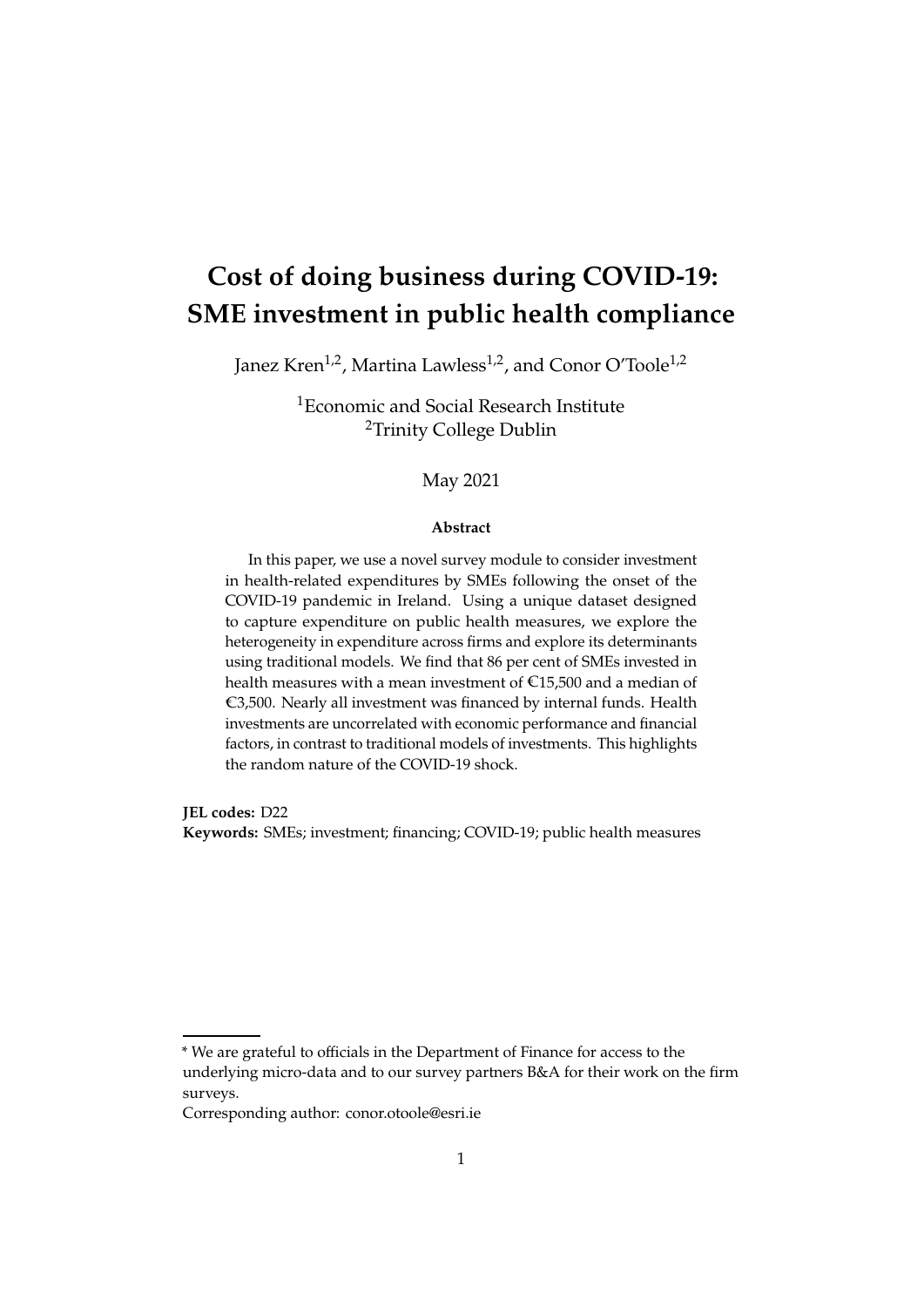#### **1 Introduction**

The spread of COVID-19 across the world in 2020 heralded public health restrictions on economic and social life that were in many countries amongst the most stringent ever seen in peacetime. With varying restrictions still in place at the time of writing across countries, the full extent of the impact of these restrictions on economic outcomes is still playing out. Early indicators show substantial reductions in economic activity in line with the intensity of public health measures [\(Apedo Amah et al.,](#page-11-0) [2020;](#page-11-0) [Bartlett & Morse,](#page-11-1) [2020;](#page-11-1) [Chetty et al.,](#page-11-2) [2020\)](#page-11-2).

Theses measures have impacted the level and distribution of economic activity in a multitude of ways. In terms of the impact on enterprises, much of the existing literature has focused on the impact on turnover and employment as well as the efficacy of the policy response [\(Apedo Amah](#page-11-0) [et al.,](#page-11-0) [2020;](#page-11-0) [Cirera et al.,](#page-11-3) [2020;](#page-11-3) [Bartik et al.,](#page-11-4) [2020a,](#page-11-4)[b\)](#page-11-5). However, a critical issue that is absent from the literature (as far as we are aware) is research on what investments firms made in mitigation measures or other public healthrelated expenditures to attempt to continue to operate safely. Given these investments (such as in premises changes, personal protective equipment and staff separation devises) were likely to be an important consideration for firms, it is useful to understand their size, determinants, financing and the heterogeneity of deployment across firms.

To address this gap in the literature around the impact of COVID-19, we examine how much small and medium enterprises (SMEs) in Ireland spent on compliance with social distancing and other public health measures and how these expenditures were financed. Ireland is a useful case study as it had some of the most stringent public health measures in the first lockdown phase from April to June 2020. This gives us an insight into the operational adjustment costs that firms faced as a result of the pandemic and how these varied across firm characteristics. To explore these issues, we use a novel survey collected by the Irish Ministry of Finance in late 2020. This provides information to quantify the impact of the pandemic on health compliance costs. A general overview of the survey can be found in [Kren et al.](#page-12-0) [\(2021\)](#page-12-0) which provides a detailed analysis of the broader impact on firms.

We find that almost all firms (86 per cent) incurred some level of expense to comply with the new health requirements, the mean expenditure was €15,595 with a median spend of €3,500. The main exception was amongst the self-employed who were less likely to invest in this area. In terms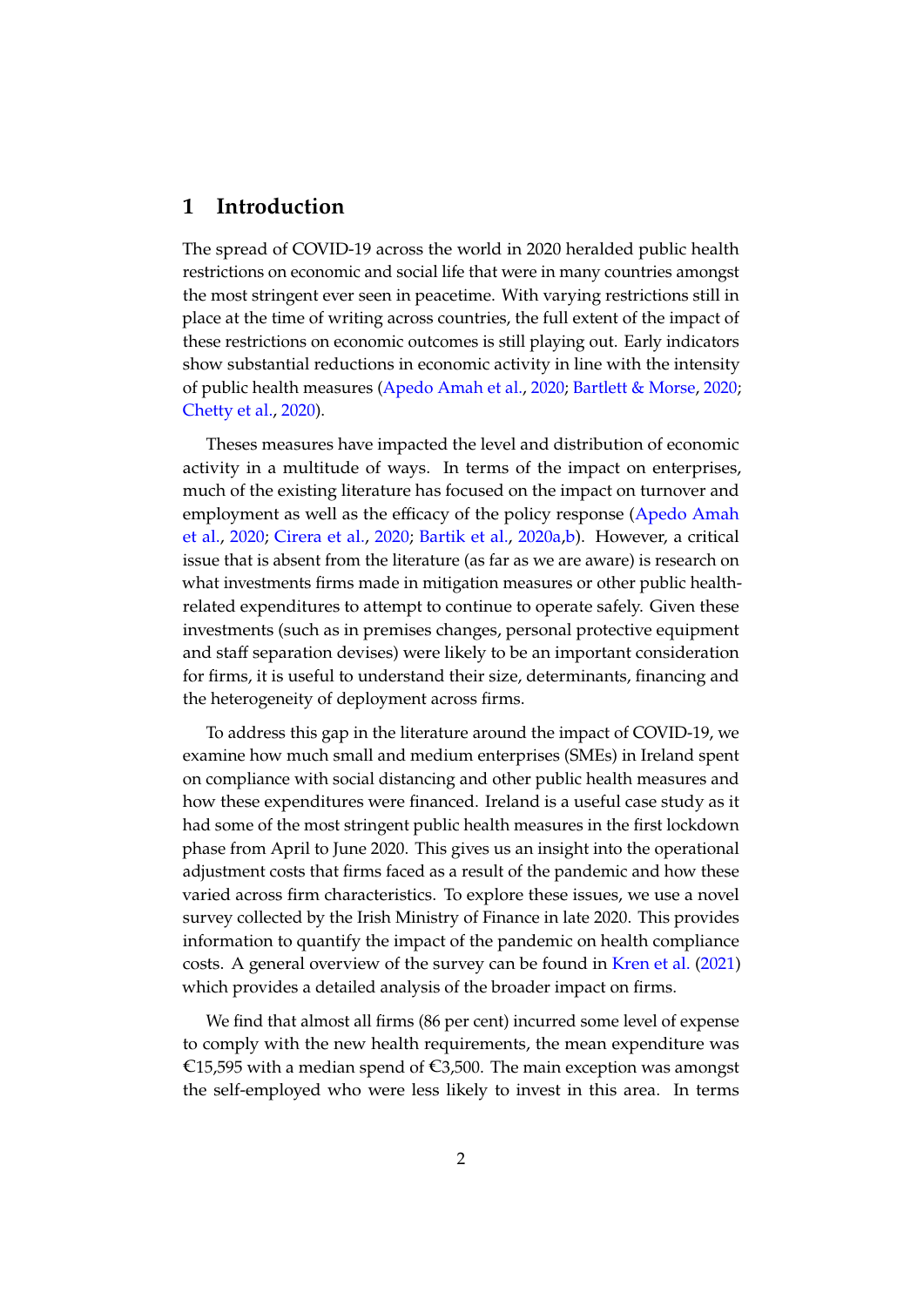of the level of expenditure, we find that the amount spent was mostly proportional to the number of employees. There were however differences across sectors (primarily contrasting consumer-oriented sectors with those less reliant on face-to-face transactions.) The investments were relatively small for most firms and almost entirely financed by existing internal funds (despite the pressures of COVID-19-related turnover reductions). Somewhat surprisingly, we find little correlation between these expenditures and traditional determinants of investment expenditure (such as profitability, access to finance, indebtedness etc). The lack of a correlation between firm performance and investment expenditures shows the unique nature of the shock and the randomness of its impact across enterprises.

The remainder of the paper is structured as follows. Section [2](#page-3-0) presents the data and descriptive statistics. Section [3](#page-8-0) outlines the regression analysis while section [4](#page-10-0) concludes.

### <span id="page-3-0"></span>**2 Data and descriptive statistics**

Our data are taken from a bespoke survey module that was conducted in October 2020 as part of a long running SME Credit Demand Survey series, undertaken by the Irish Ministry of Finance. This survey has been used by a number of researchers to assess the impact of various financial and other factors on SME investment activity [\(Gerlach-Kristen et al.,](#page-12-1) [2015;](#page-12-1) [Lawless](#page-12-2) [et al.,](#page-12-2) [2015;](#page-12-2) [Martinez-Cillero et al.,](#page-12-3) [2020\)](#page-12-3). A full overview of this module, which was designed to capture the impact of the COVID-19 pandemic on Irish SMEs, can be found in [Kren et al.](#page-12-0) [\(2021\)](#page-12-0). In this module, we asked firms the following question:

*"To deal with changes to the business environment around COVID-19, have you invested in your business with a view to changing your operation in line with public health guidelines e.g. adaptions for physical distancing, hand hygiene etc?"*

If firms answered yes to this question, they were then asked how much in euros they spent and how it was financed (e.g. internal funds, external finance from banks, trade credit, equity and other financing).

Figure [2](#page-3-0) plots the overall distribution of investments in health expenditures across all firms in the survey. There is a notable spike at zero expenditure, with 14% of SMEs reporting no outlays in this area. The median investment amount (indicated by the dashed line in the graph) is approximately  $\epsilon$ 3,500.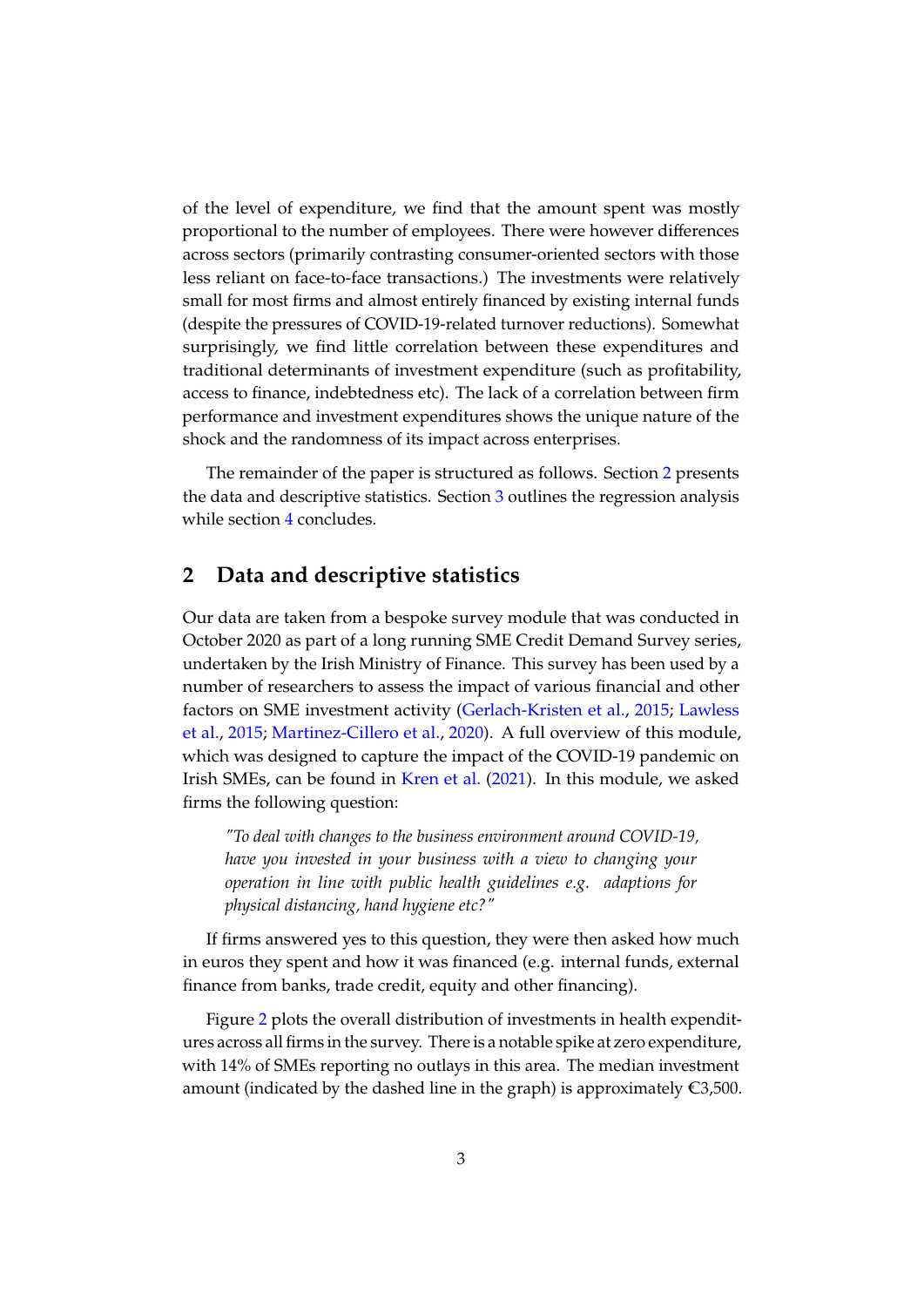The distribution is fairly skewed with the mean investment more than four times the median at  $E$ 15,595 (the solid vertical line).

This leads us to ask how much the extensive (participation in expenditure) and intensive (spending amounts) margins vary by observable characteristics such as sector of activity and firm size. Might these be enough to understand the observed mass at zero and degree of skewness evident in the presentation of the data in Figure [2?](#page-3-0)



Figure 1: Kernel density estimation of total health-measure investments Median =  $\text{C3,500}$  (dashed line), mean =  $\text{C15,595}$  (solid line). 14% of SMEs do not report any COVID-19 related public health investments.

Looking first at firm size as a driver of investment in complying with health measures, Figure [2](#page-5-0) plots the probability of having invested any amount by number of employees and Figure [3](#page-6-0) plots the amount. There is a strong positive relationship between firm size and the probability of investing, particularly at the lower end of the size distribution. This flattens off for firms with over ten employees with the probability of investing approaching one at that point. While firm size therefore plays a role in undertaking these investments, we find that the amount spent varies little per employee so although larger firms will have spent more overall, there is no real evidence of scale changing the per-employee cost.

Figure [3](#page-6-0) shows the close fit of the mean and median expenditures per employee, both including and excluding those with zero expenditure. For the smallest firms, particularly those with fewer than five employees, there is an initial substantial gap between the expenditures depending on whether zero values are included. However, as the participation rate increases sharply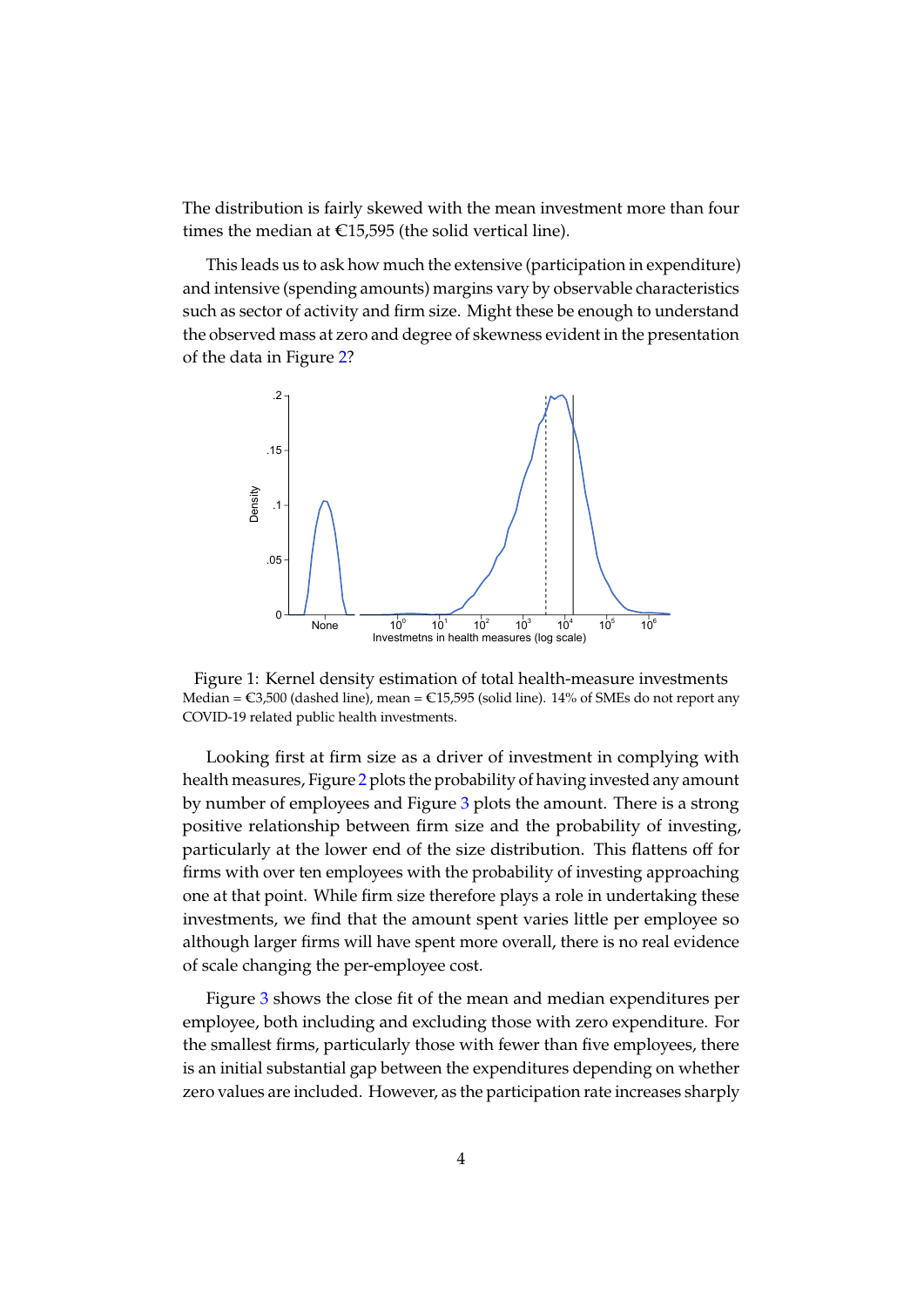



<span id="page-5-0"></span>Figure 2: Probability of health measure investments as function of firm size Shaded area is 95% confidence band.

We next split the survey sample into twelve sectors to give as great a degree of granularity as possible while maintaining adequately robust sample sizes. We also look at four size classifications for the firms: these are self-employed, other micro firms (employ between 2 and 9 people), small firms (10 to 49 employees) and medium firms (50 to 249 employees). Table [1](#page-7-0) compares the distribution of health investments across these sectors and size classes, with the extent of the turnover shock from the pandemic for each group also presented for context. The first two columns give some background statistics on the groups: the first column reports the number of firms in each group out of the total of 1,503 firms in the survey; and the second column reports the average employment which shows a fair degree of variation across sectors.

For the health compliance investments, Table [1](#page-7-0) first reports the share of firms that reported having positive expenditures in this area. It then reports the mean and median of expenditure scaled by the number of employees (health expenditures per employee). More detailed graphing of the full distributions of these investments by sector and size are presented in Appendix. Likewise, the extent of the turnover shock (in euros per employee per month) is reported in the same way. As already described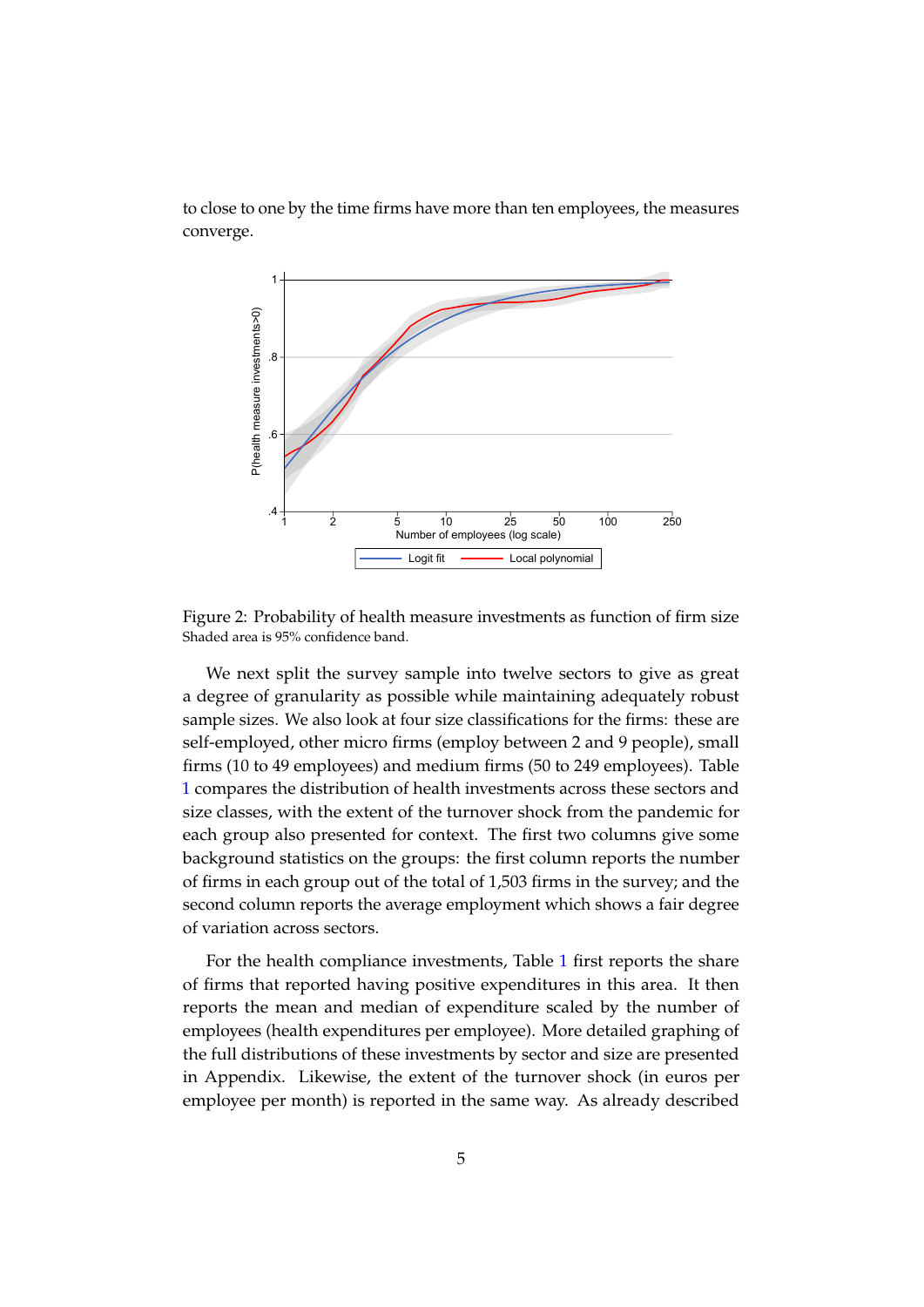

<span id="page-6-0"></span>Figure 3: Value of health measure investments by firm size Means conditional on size are estimated using kernel-weighted local polynomial smoothing. Conditional medians estimated using median spline. Blue lines include all firms in the sample, red lines exclude firms without COVID-19-related health measure investments. Shaded area is 95% confidence band.

above, the vast majority of firms (86%) spent some amount on compliance with health measures with a small but non-negligible group of 14% having no expenditure in this area.

The most evident variation in the participation margin is by firm size group. Almost all small and medium firms had some expenditure to comply with the new health restrictions. This falls to 79% for small firms and just half for the self-employed. Ability to work remotely and lower necessity for face-to-face contact amongst the smallest firms is likely to play a role in explaining this pattern across size groups. Once investment was being made, however, the variation in the level of expenditures seems relatively modest when expressed as an amount per employee. The mean expenditure by the self-employed and micro firms are rather lower than that of firms with more employees but there is very little difference in expenditures between small and medium sized firms. Across sectors, the highest expenditures are in human health, construction and hotels and restaurants. Administrative and professional services report the lowest average spending levels as well as both being at the lower end of the participation range. This is likely to reflect greater ease of remote working within these two sectors. This is an important finding as it shows the uneven cost on a sectoral level and is likely to have policy implications. For example, sectoral supports are likely to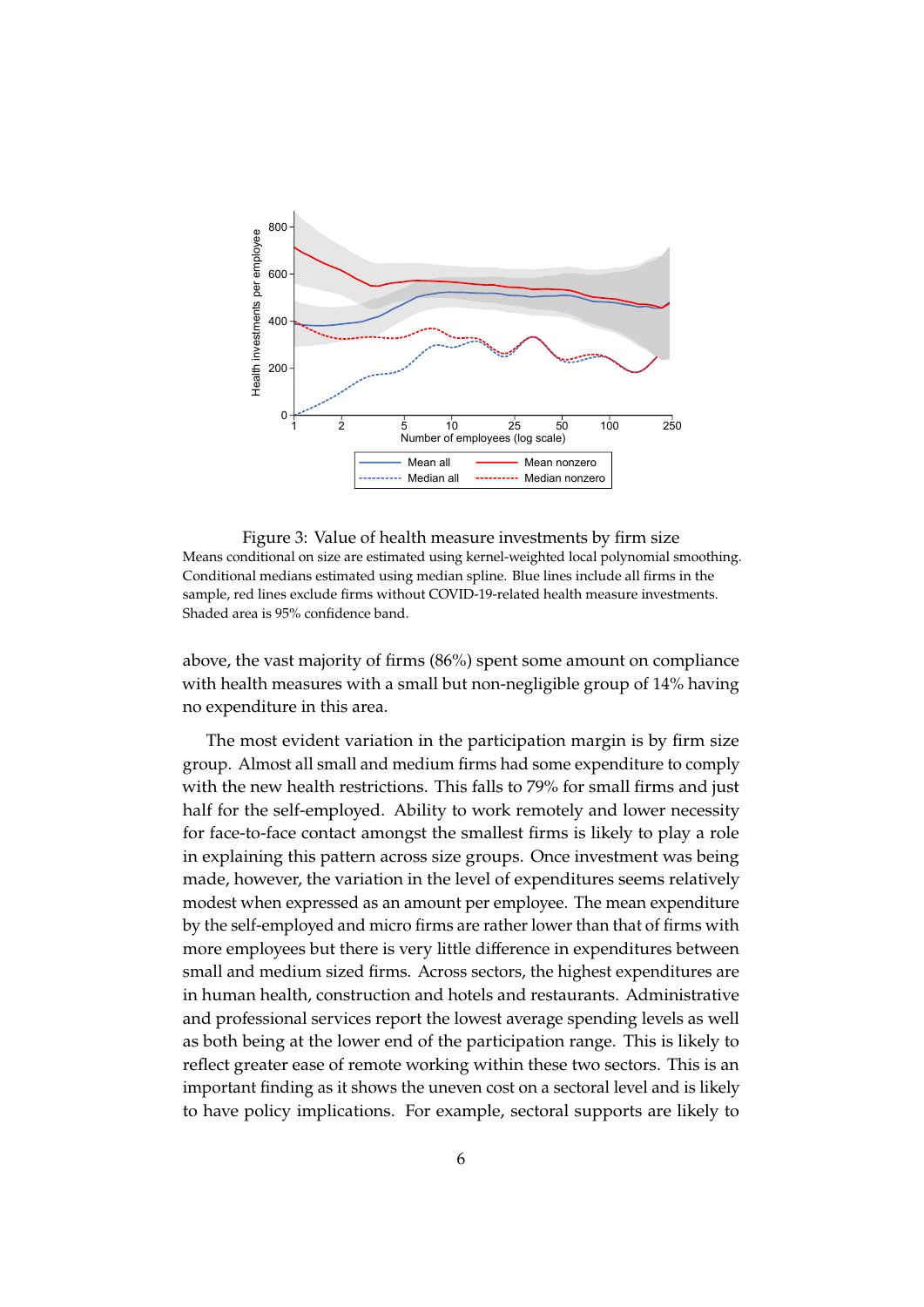be more effective and desirable (in terms of targeting impacted firms) than blanket instruments.

The right-hand panel of Table [1](#page-7-0) shows the reductions in turnover per employee across the broad sectors and size groups. The figures in the table contrast the period between mid-March and October 2020 to the level of activity in 2019. Considerable variation is evident both across and within groups. Using this survey, [Kren et al.](#page-12-0) [\(2021\)](#page-12-0) find a mean overall fall in turnover of over 26 per cent for all SMEs, with turnover halving for firms at the 25th percentile. As shown in this table, firms at the 75th percentile faced no reduction in turnover in many sectors. The exceptions are in hotels and restaurants, motor trade and transport, where even the better performing firms made losses. In contrast, the top quartile of firms in the retail sector increased turnover.

|                       |       |       |      | H. investments |        |          | $\Delta$ Turnover |  |
|-----------------------|-------|-------|------|----------------|--------|----------|-------------------|--|
|                       | Freq. | Empl. | $\%$ | Mean           | Median | Mean     | Median            |  |
| Agriculture & food    | 59    | 24.7  | 78   | 471            | 222    | $-2,195$ | $-236$            |  |
| Manufacturing         | 151   | 35.2  | 86   | 482            | 250    | $-2,626$ | $-2,042$          |  |
| Construction          | 136   | 21.4  | 84   | 606            | 286    | $-3,360$ | $-2,083$          |  |
| Wholesale             | 182   | 27.3  | 86   | 370            | 208    | -4,858   | $-2,875$          |  |
| Retail trade          | 236   | 19.3  | 86   | 454            | 214    | $-1,501$ | $-938$            |  |
| Motor trade & repair  | 52    | 16.0  | 97   | 470            | 250    | -6,798   | $-5,515$          |  |
| Hotels & restaurants  | 167   | 51.6  | 94   | 605            | 222    | $-3,207$ | $-2,083$          |  |
| Transport             | 61    | 41.0  | 90   | 405            | 250    | $-2,927$ | $-2,398$          |  |
| Real estate & finance | 64    | 30.5  | 93   | 474            | 278    | $-1,090$ | $\Omega$          |  |
| Professional serv.    | 226   | 23.7  | 76   | 373            | 154    | $-2,827$ | $-1,146$          |  |
| Administrative serv.  | 90    | 52.0  | 84   | 300            | 111    | $-2,550$ | $-868$            |  |
| Human health          | 77    | 37.5  | 95   | 894            | 444    | $-1,049$ | $-500$            |  |
| Self-empl             | 157   | 1.0   | 50   | 386            | 0      | $-2,672$ | $-1,250$          |  |
| Micro                 | 429   | 4.7   | 79   | 430            | 200    | $-3,069$ | $-1,458$          |  |
| Small                 | 571   | 20.9  | 94   | 521            | 286    | $-3,082$ | $-1,786$          |  |
| Medium                | 346   | 92.6  | 98   | 511            | 208    | -2,417   | $-972$            |  |
| Total                 | 1503  | 30.7  | 86   | 478            | 226    | $-2,879$ | $-1478$           |  |

<span id="page-7-0"></span>Table 1: Health measure investments in EUR per employee and size of COVID-19 turnover shock

Empl. = mean number of full-time equivalent employees.  $%$  = Percentage of firms who had invested into health compliance measures. Turnover shock in EUR per employee per month.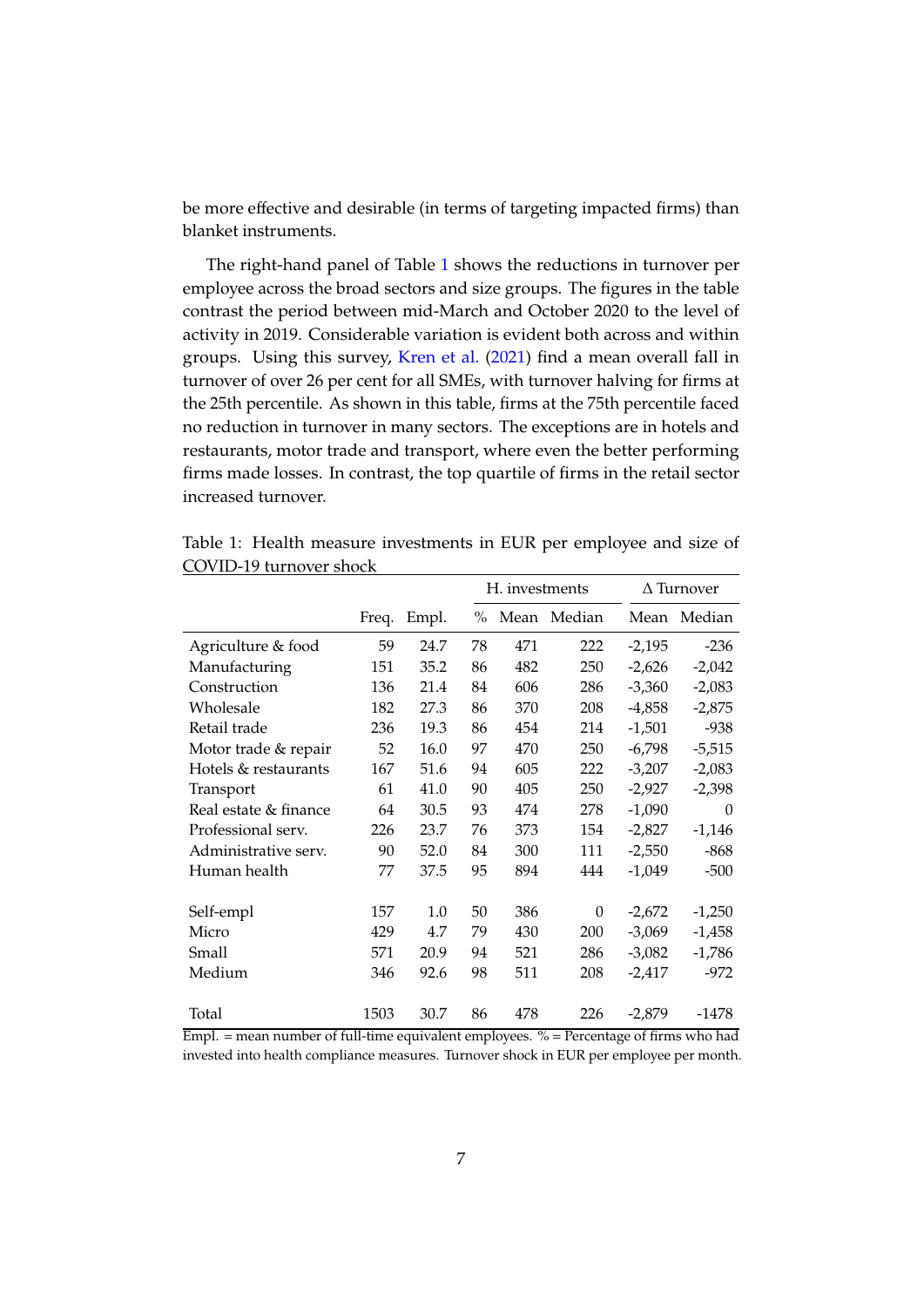Faced with a new expense at the same time as a substantial reduction in turnover for many firms, an obvious question is how was this financed? Table [2](#page-8-1) shows that, despite the environment of economic stress, the vast majority of firms financed the investments from existing internal resources. For the self-employed, we find that the resources of the firm and the owner are more intermingled with the owner supplementing the internal resources of the firm. This was occasionally reported for firms with employees but with a much lower incidence. External sources of funding played a minor role across all firm size groups. This is in line with the findings of [Gargan](#page-12-4) [et al.](#page-12-4) [\(2018\)](#page-12-4) who reported on pre-COVID investment decisions of SMEs were strongly linked to availability of internal financing.

| っ                        |               |       |       |        |       |  |  |
|--------------------------|---------------|-------|-------|--------|-------|--|--|
|                          | Size category |       |       |        |       |  |  |
|                          | Self-empl     | Micro | Small | Medium | Total |  |  |
| Internal financing       | 80.4          | 85.9  | 86.2  | 91.4   | 87.1  |  |  |
| Owner's contribution     | 15.3          | 5.7   | 2.1   | 1.2    | 3.6   |  |  |
| Supplier credit          | 0.0           | 0.3   | 1.0   | 0.9    | 0.7   |  |  |
| <b>Bank loans</b>        | 0.4           | 0.2   | 0.8   | 1.1    | 0.7   |  |  |
| External equity          | 0.0           | 0.3   | 0.5   | 1.2    | 0.6   |  |  |
| Leasing or hire purchase | 0.0           | 0.2   | 0.2   | 0.0    | 0.1   |  |  |
| Other                    | 1.8           | 6.2   | 7.4   | 3.8    | 5.8   |  |  |
| No answer                | (0.0)         | 0.5   | 0.5   | (0.0)  | 0.4   |  |  |

<span id="page-8-1"></span>Table 2: Financing sources of health measure investments

#### <span id="page-8-0"></span>**3 Regression analysis**

In this section, we explore in more depth if the observed level of investment in health compliance measures vary in any systematic way with firm characteristics. We have already noted some variation across sectors and enterprise size (self-employed versus rest) in the descriptive statistics and now check if these are robust to the inclusion of other factors in a multivariate setting. To control for scale, we use investment per employee as our dependent variable and use a tobit regression specification to reflect the zero values associated with the choice to invest at all. We specify the following latent variable investment model:

$$
\left(\frac{I}{E}\right)_i^* = \mathbf{X}_i \boldsymbol{\beta} + \boldsymbol{\epsilon}_i
$$
\n(1)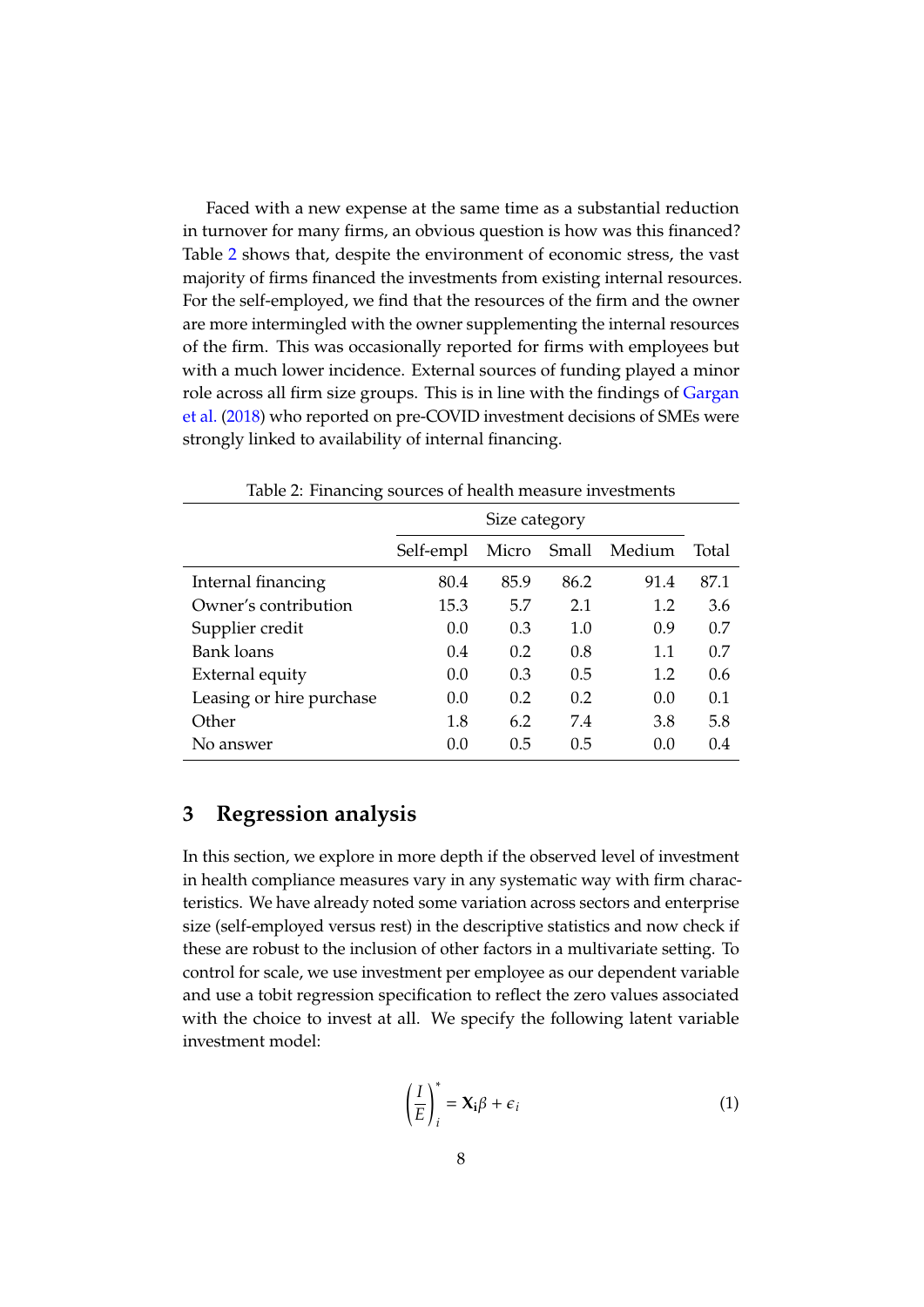$$
\left(\frac{I}{E}\right)_i = \begin{cases}\n\left(\frac{I}{E}\right)_i^* & \text{if } \left(\frac{I}{E}\right)_i^* > 0. \\
0 & \text{if } \left(\frac{I}{E}\right)_i^* \le 0.\n\end{cases}
$$
\n(2)

where  $I$  is the expenditure on health investments by firm  $i$ , and  $E$  is the number of employees. The error term  $\epsilon_i$  is distributed i.i.d. normal. The vector of explanatory variables  $X_i$  contains the main variables. In this vector, along with controls for sector and size described above, we include a number of other potential drivers of investment. We include a range of characteristics available in the survey that the literature on SME investment decisions would suggest may be important such as profitability, firm performance etc. These indicators are motivated by the traditional models linking investment to marginal product and firm profitability as well as documenting the role of financing factors (indebtedness, access to finance etc) [\(Lawless et al.,](#page-12-5) [2020;](#page-12-5) [Gilchrist & Himmelberg,](#page-12-6) [1995;](#page-12-6) [Whited,](#page-12-7) [1992\)](#page-12-7). In particular, we control for measures of firm performance and financial strength. For firm performance, we use profit per employee (in thousands of euro) prior to the pandemic and also the mean monthly wage. We also include a dummy variable for if the firm is an exporter, which is typically associated with better performance. For financial strength, we include a measure of the firm's internal resources (cash or equivalents per employee) and its existing external debt commitments (measures as the debt to asset ratio). We also include the response to a question on whether the firm had intended to invest in 2020 prior to the the outbreak of the pandemic. This variable should pick up performance expectations as well as capture more difficult to observe willingness to take risks.[1](#page-9-0)

The key results are presented in Table [3.](#page-13-0) Possibly one of the most striking features of the regression analysis is the extent to which the expected standard drivers of firm investment do *not* have any association with spending on health compliance measures. Neither profit per employee of the debt to asset ratio are statistically significant in any of the specifications. Cash per employee is marginally significant in only one instance but even there the effect is extremely small with each  $\epsilon$ 1000 in cash reserves linked to  $\epsilon$ 1.70 of extra investment.

The characteristics (other than size and sector) most associated with higher expenditure per employee are average wage and an expectation of investing prior to the pandemic. The relationship with wages could be due to greater need for specific types of equipment being required for specialised roles or

<span id="page-9-0"></span>Summary statistics for these variables are available on request from the authors.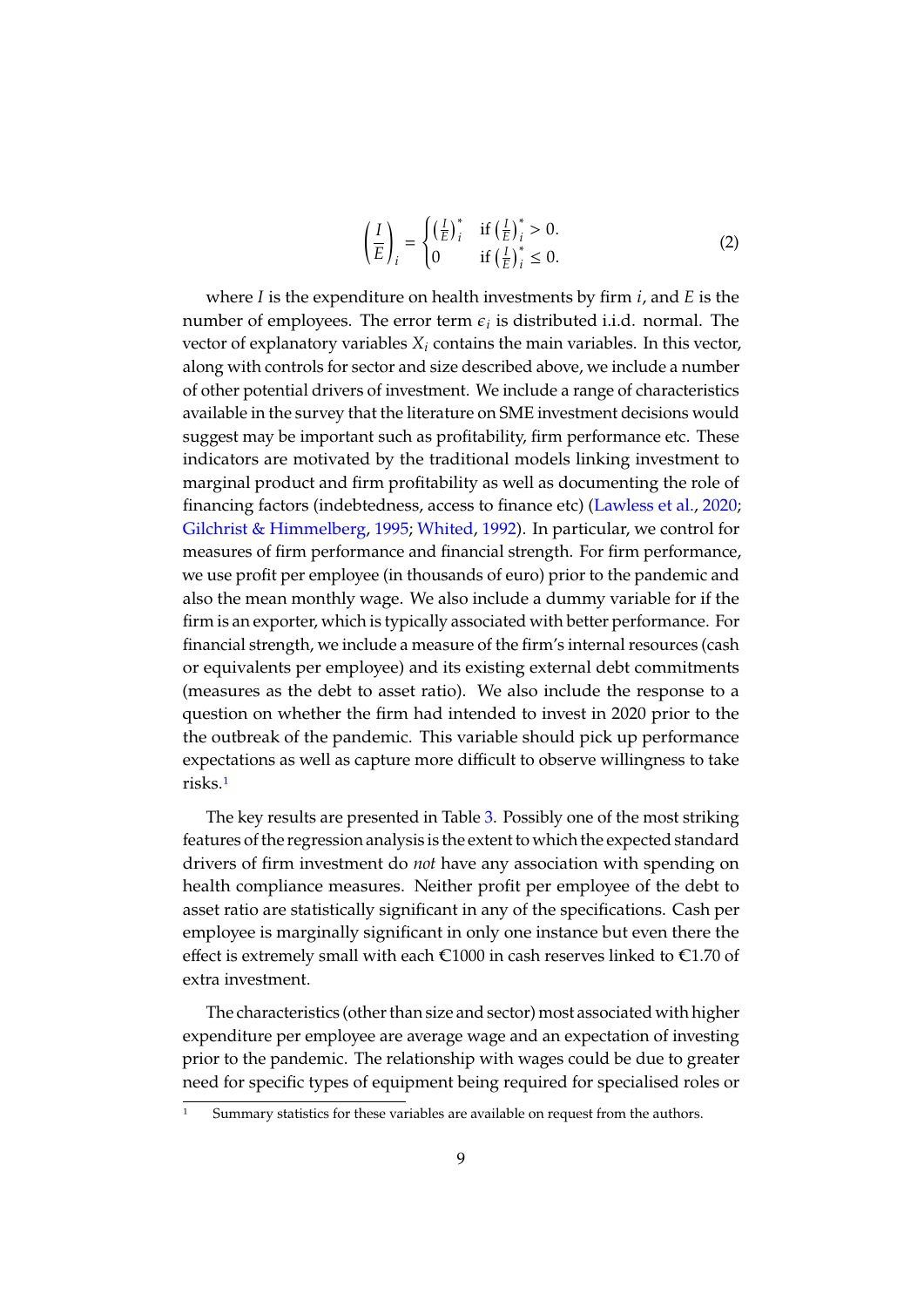settings or, more simply, a reflection of greater resources available in higherpaying firms. Likewise, with a single cross-section of data, it is difficult to disentangle the mechanisms that could be behind the effect of having intended to invest in 2020 prior to the outbreak of the pandemic. Again, this may be picking up an effect of available resources that could be shifted from the existing planned investment to the new expenditure obligations coming from the cost of health compliance measures. Alternatively, it could be acting as a proxy for stronger firm growth expectations and management characteristics.

As in the descriptive statistics discussed earlier, the differences across firm size appear to come almost entirely from lower investments by the self-employed with little direct evidence of differences across other firm groups evident from the results in Table [3.](#page-13-0) This is slightly offset if the selfemployed firm expected to invest in 2020 as seen in the second column where interaction effects between size and investment expectations are included. The sector effects (reported relative to the manufacturing sector) are in line with our expectations from the descriptive statistics with considerable higher expenditure in the most customer facing activities such as retail, hotels and restaurants and human health.

## <span id="page-10-0"></span>**4 Conclusions**

This research has focused on a particular aspect of the impact of COVID-19 on enterprises, the expenditure on health compliance measures to ensure the can operate safely and within public health guidelines. In the research, we use a bespoke survey module to consider investment in health-related measures by SMEs following the onset of the COVID-19 pandemic in Ireland. This bespoke survey was designed to capture expenditure on public health measures and we use it to explore the heterogeneity in expenditure across firms and explore its determinants using traditional models. We find that 86 per cent of SMEs invested in health measures with a mean investment of  $E15,500$  and a median of  $E3,500$ , which equals to approximately  $E500$  $(\mathbb{C}250)$  per employee. Nearly all investment was financed by internal funds.

Possibly one of the most striking features of the regression analysis is the extent to which the expected standard drivers of firm investment do *not* have any association with spending on health compliance measures. Neither profit per employee of the debt to asset ratio are statistically significant in any of the specifications. Cash per employee is marginally significant in only one instance but even there the effect is extremely small with each  $\epsilon$ 1000 in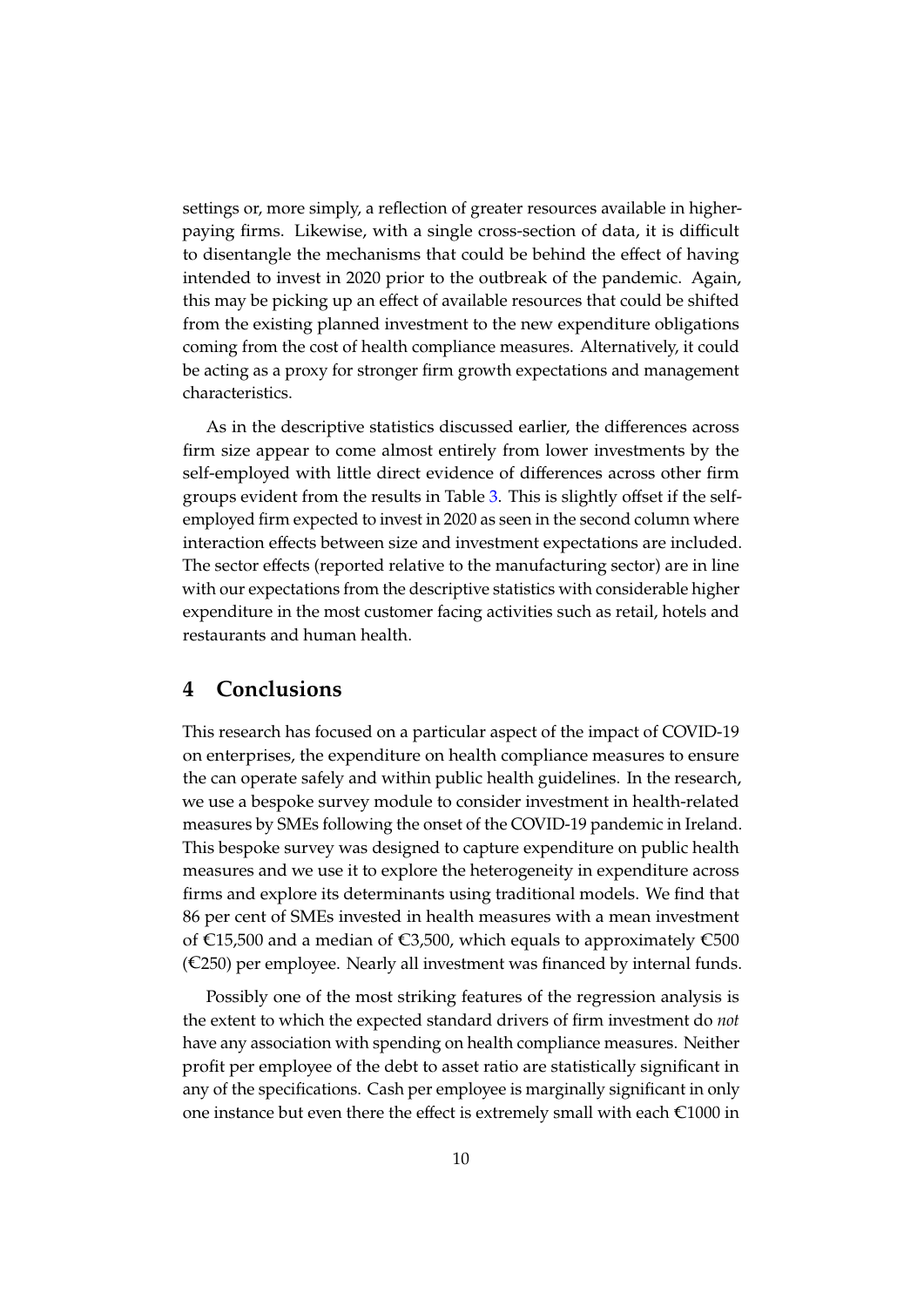cash reserves linked to  $\epsilon$ 1.70 of extra investment. These findings lead us to include that health investments are uncorrelated with economic performance and financial factors, in contrast to traditional models. This highlights the random nature of the COVID-19 shock. Major differences are evident across sectors: the sector effects (reported relative to the manufacturing sector) are in line with our expectations from the descriptive statistics with considerable higher expenditure in the most customer facing activities such as retail, hotels and restaurants and human health services. These results suggest targetted policies addressing specific sectors are the most appropriate in terms of providing support for effected firms. This should be born in mind by policymakers when calibrating any remedial instruments.

#### **References**

- <span id="page-11-0"></span>Apedo Amah, M. C., Avdiu, B., Cirera, X., Cruz, M., Davies, E. A. R., Grover, A. G., Iacovone, L., Kilinc, U., Medvedev, D., Maduko, F., Poupakis, S., Torres Coronado, J., & Tran, T. T. (2020). *Unmasking the Impact of COVID-19 on Businesses: Firm Level Evidence from Across the World*. Policy Research Working Paper Series 9434, The World Bank.
- <span id="page-11-4"></span>Bartik, A. W., Bertrand, M., Cullen, Z. B., Glaeser, E., Luca, M., & Stanton, C. T. (2020a). *How Are Small Businesses Adjusting to COVID-19? Early Evidence from a Survey*. NBER Working Papers 26989, National Bureau of Economic Research, Inc.
- <span id="page-11-5"></span>Bartik, A. W., Cullen, Z. B., Glaeser, E., Luca, M., Stanton, C. T., & Sunderam, A. (2020b). *The Targeting and Impact of Paycheck Protection Program Loans to Small Businesses*. NBER Working Papers 27623, National Bureau of Economic Research, Inc.
- <span id="page-11-1"></span>Bartlett, R. P. & Morse, A. (2020). *Small Business Survival Capabilities and Policy Effectiveness: Evidence from Oakland*. NBER Working Papers 27629, National Bureau of Economic Research, Inc.
- <span id="page-11-2"></span>Chetty, R., Friedman, J. N., Hendren, N., Stepner, M., & The Opportunity Insights Team (2020). *The Economic Impacts of COVID-19: Evidence from a New Public Database Built Using Private Sector Data*. NBER Working Papers 27431, National Bureau of Economic Research, Inc.
- <span id="page-11-3"></span>Cirera, X., Cruz, M., Davies, E., Grover, A., Iacovone, L., Lopez, J. E., Medvedev, D., Maduko, F. O., Nayyar, G., Ortega, S. R., & Torres, J. (2020).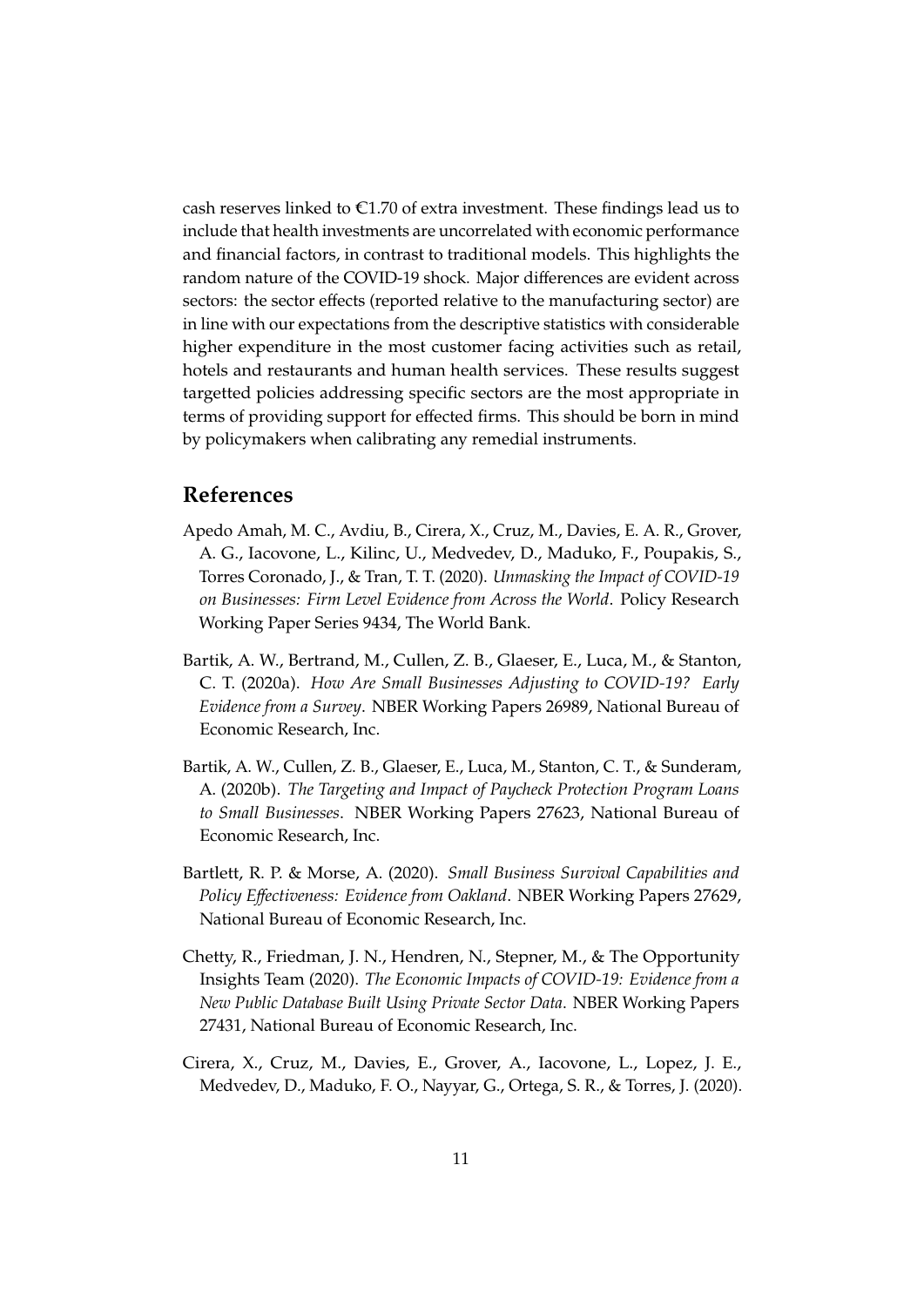Policies to support businesses through the COVID-19 shock: A firm-level perspective. *Covid Economics*, 64.

- <span id="page-12-4"></span>Gargan, E., Lawless, M., Martinez-Cillero, M., & O'Toole, C. (2018). Exploring sme investment patterns in ireland: New survey evidence. *Quarterly Economic Commentary: Special Articles*.
- <span id="page-12-1"></span>Gerlach-Kristen, P., O'Connell, B., & O'Toole, C. (2015). Do credit constraints affect sme investment and employment? *The Economic and Social Review*, 46(1), 51–86.
- <span id="page-12-6"></span>Gilchrist, S. & Himmelberg, C. P. (1995). Evidence on the role of cash flow for investment. *Journal of monetary Economics*, 36(3), 541–572.
- <span id="page-12-0"></span>Kren, J., Lawless, M., O'Toole, C., McCann, F., & McQuinn, J. (2021). New survey evidence on covid-19 and irish smes: Measuring the impact and policy response. *Economic and Social Review*.
- <span id="page-12-5"></span>Lawless, M., Martinez, M., & O'Toole, C. (2020). COVID-19 pandemic and SMEs revenues in Ireland: What's the gap? *Quarterly Economic Commentary: Special Articles*.
- <span id="page-12-2"></span>Lawless, M., O'Connell, B., & O'Toole, C. (2015). Sme recovery following a financial crisis: Does debt overhang matter? *Journal of Financial Stability*, 19(C), 45–59.
- <span id="page-12-3"></span>Martinez-Cillero, M., Lawless, M., O'Toole, C., & Slaymaker, R. (2020). Financial frictions and the sme investment gap: new survey evidence for ireland. *Venture Capital*, (pp. 1–21).
- <span id="page-12-7"></span>Whited, T. M. (1992). Debt, liquidity constraints, and corporate investment: Evidence from panel data. *The Journal of Finance*, 47(4), 1425–1460.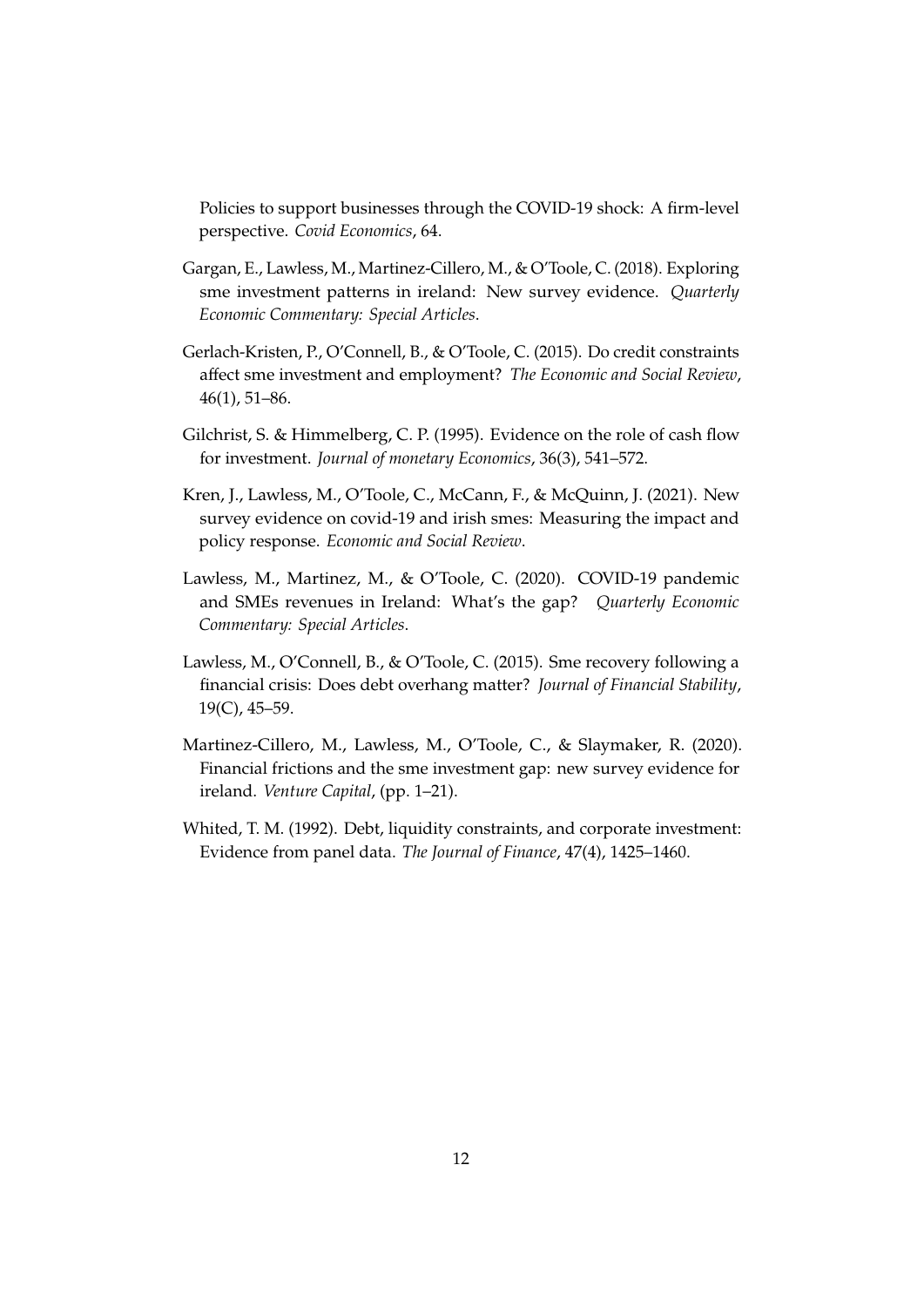<span id="page-13-0"></span>Table 3: Tobit regression

|                       | (1)<br>Baseline        | (2)<br>Interatctions     | (3)<br>All vars          | (4)<br>No FEs    | (5)<br>Only FEs        |
|-----------------------|------------------------|--------------------------|--------------------------|------------------|------------------------|
| Profit per empl.*     | 0.431                  | 0.442                    | 0.418                    | 0.169            |                        |
|                       | (0.310)                | (0.309)                  | (0.310)                  | (0.310)          |                        |
| Mean monthly wage*    | 19.427*                | 20.119**                 | $20.243**$               | 9.545            |                        |
|                       | (7.685)<br>$1.673*$    | (7.790)                  | (7.831)                  | (7.672)          |                        |
| Cash per empl.*       | (0.807)                | 1.310<br>(1.164)         | 1.368<br>(1.167)         | 1.095<br>(0.806) |                        |
| Debt/Assets ratio     | 23.709                 | $-16.714$                | $-19.581$                | 5.132            |                        |
|                       | (37.091)               | (53.917)                 | (53.717)                 | (37.487)         |                        |
| Dublin dummy          |                        |                          | $-10.884$                |                  |                        |
|                       |                        |                          | (35.361)                 |                  |                        |
| Exporter dummy        |                        |                          | 9.520<br>(41.611)        |                  |                        |
| Expected to inv. 2020 | $178.455***$           |                          |                          | 166.597***       |                        |
|                       | (31.572)               |                          |                          | (32.438)         |                        |
| Expected×Self-empl.   |                        | 252.973*                 | 252.656*                 |                  |                        |
|                       |                        | (121.315)                | (121.512)                |                  |                        |
| Expected×Micro        |                        | 152.506**                | 189.847**                |                  |                        |
|                       |                        | (56.206)<br>125.990**    | (62.819)<br>72.839       |                  |                        |
| Expected×Small        |                        | (48.637)                 | (53.115)                 |                  |                        |
| Expected×Medium       |                        | 88.504                   | 105.851                  |                  |                        |
|                       |                        | (63.778)                 | (103.554)                |                  |                        |
| Expected×Cash         |                        | 0.656                    | 0.595                    |                  |                        |
|                       |                        | (1.508)                  | (1.508)                  |                  |                        |
| Expected×(Debt/Asset) |                        | 73.497                   | 76.176                   |                  |                        |
| Self-empl.            | $-173.081**$           | (73.122)<br>$-230.786**$ | (72.924)<br>$-283.973**$ | $-231.071***$    |                        |
|                       | (64.782)               | (83.635)                 | (89.286)                 | (65.957)         |                        |
| Micro size            |                        |                          | $-90.857$                |                  |                        |
|                       |                        |                          | (50.645)                 |                  |                        |
| Medium size           |                        |                          | $-70.223$                |                  |                        |
|                       | $-37.101$              | $-34.908$                | (92.819)<br>$-28.887$    |                  |                        |
| Agriculture           | (90.459)               | (91.046)                 | (91.576)                 |                  | $-98.414$<br>(86.269)  |
| Construction          | 82.674                 | 83.034                   | 94.725                   |                  | 62.024                 |
|                       | (66.287)               | (66.433)                 | (70.927)                 |                  | (64.968)               |
| Wholesale             | 46.518                 | 46.298                   | 50.035                   |                  | 29.712                 |
|                       | (65.651)               | (65.989)                 | (68.340)                 |                  | (60.893)               |
| Retail                | 162.582**<br>(61.390)  | 164.779**<br>(61.775)    | 167.859*                 |                  | 105.954<br>(59.976)    |
| Motor trade           | 169.889*               | 162.504*                 | (66.305)<br>164.607*     |                  | 176.743*               |
|                       | (78.379)               | (78.553)                 | (83.174)                 |                  | (73.531)               |
| Hotels & restaurant   | 302.359***             | 305.003***               | 312.834***               |                  | 184.005**              |
|                       | (67.640)               | (68.447)                 | (74.650)                 |                  | (61.783)               |
| Transport             | 10.636                 | 13.314                   | 14.920                   |                  | 20.315                 |
| Real estate & finance | (80.461)<br>84.117     | (81.105)<br>78.084       | (81.446)<br>98.771       |                  | (78.567)<br>33.624     |
|                       | (92.840)               | (93.383)                 | (99.276)                 |                  | (86.160)               |
| Professional services | $-41.015$              | $-43.721$                | $-28.608$                |                  | $-88.644$              |
|                       | (60.077)               | (60.542)                 | (65.031)                 |                  | (61.036)               |
| Admin. services       | 32.268                 | 28.799                   | 39.162                   |                  | $-7.641$               |
|                       | (86.240)               | (85.521)                 | (88.539)                 |                  | (81.027)               |
| Human health          | 362.999***<br>(78.544) | 368.314***<br>(79.508)   | 369.171***<br>(84.286)   |                  | 309.462***<br>(69.141) |
| Constant              | 63.467                 | 87.937                   | 135.466*                 | 226.921***       | 263.234***             |
|                       | (55.397)               | (58.601)                 | (67.281)                 | (33.821)         | (47.428)               |
|                       |                        |                          |                          |                  |                        |
| Var(Inv. per empl.)   | $2.6e+05***$           | $2.5e+05***$             | $2.5e+05***$             | $2.7e+05***$     | $2.6e+05***$           |
|                       | $(1.4e+04)$            | $(1.4e+04)$              | $(1.4e+04)$              | $(1.6e+04)$      | $(1.4e+04)$            |
| ВIС<br>Pseudo R2      | 14698<br>0.008         | 14730<br>0.009           | 14755<br>0.009           | 14683<br>0.004   | 18828<br>0.003         |
| N                     | 1124                   | 1124                     | 1124                     | 1124             | 1444                   |

∗ in <sup>=</sup>C1000. Fixed effects relative to manufacturing sector. In column (3), size fixed effect relative to small firms.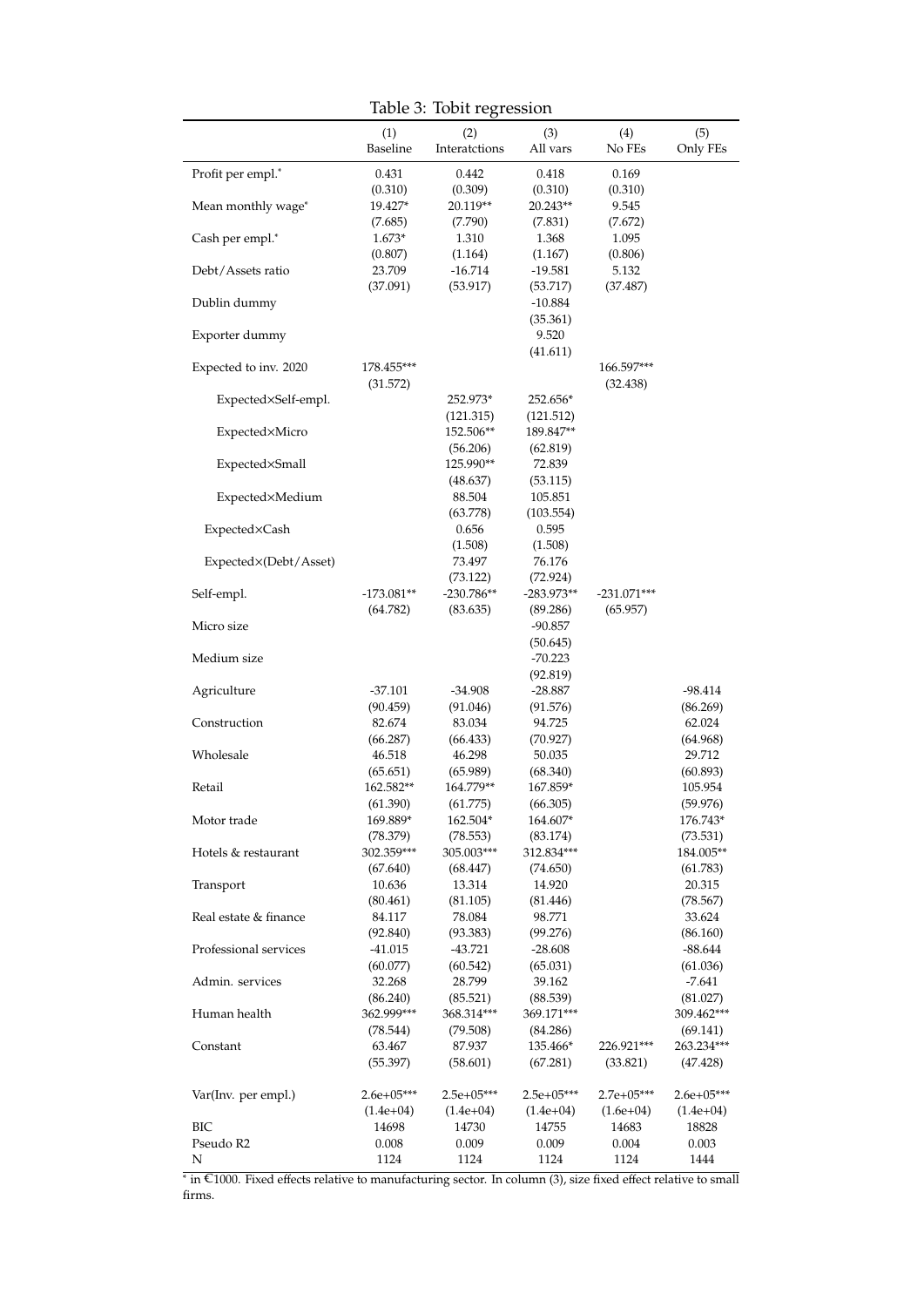# **Appendix**



Figure 4: Size distribution of COVID-19 measure investments Dashed line = sector's median, solid line = sector's means.